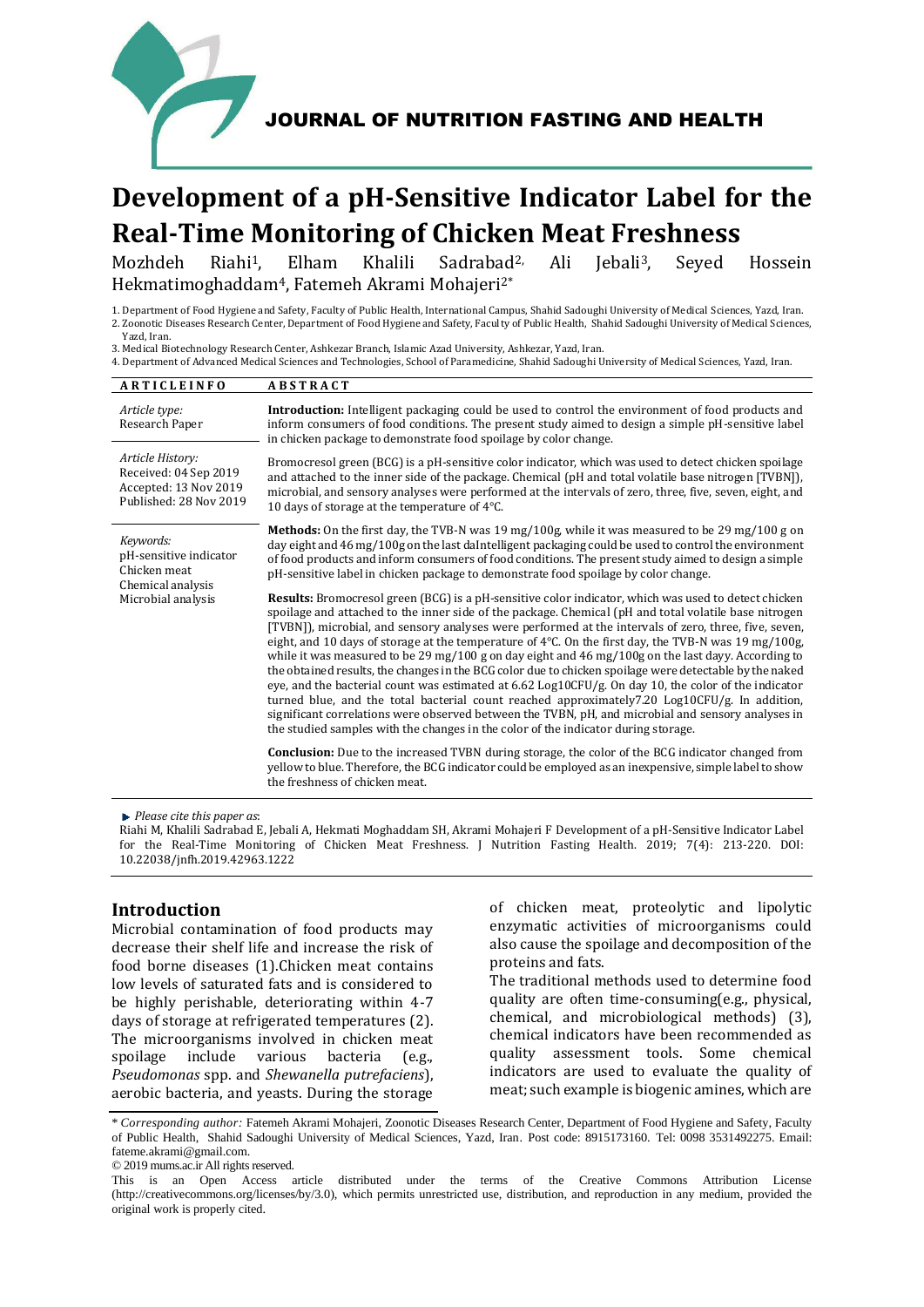the products of the degradation of nucleotides and volatile acids. These compounds may serve as quality indicators for fresh chicken meat during storage [\(2,](#page-6-1) [4\)](#page-6-3). Furthermore, various products of bacterial degradation are known as total volatile base nitrogen (TVBN), such as trimethylamine (TMA), dimethylamine (DMA), and ammonia [\(5\)](#page-6-4).

Common packaging often protects food products against destructive environmental factors, such as heat, moisture, microorganisms, and dust [\(6-](#page-6-5) [8\)](#page-6-5). Intelligent/smart packaging is a system of packaging that could monitor the environment of food products, thereby providing data on the quality of food during storage, transportation, and distribution[\(1,](#page-6-0) [9\)](#page-7-0). Therefore, changes in the pH of food packaging cause the color of these indicators to change, indicating food spoilage [\(10\)](#page-7-1).

Today, food packaging indicators are essential for consumers to be informed of the freshness of food products. When chicken meat loses its freshness in an alkaline environment, volatile amines are emitted from the meat, changing its pH. In intelligent packaging, pH-sensitive dyes (e.g., bromothymol blue, methyl red, bromothymol blue, phenol red, and bromocresol) change color with increased pH due to the production of TVBN during food spoilage; this is detectable by the naked eye [\(11,](#page-7-2)  [12\)](#page-7-3).

Bromocresol green (BCG) is a pH-sensitive dye, which could demonstrate the TVBN content through color change from yellow (acidic environments) to blue(alkaline environment)[\(10,](#page-7-1) [13\)](#page-7-4).BCG has been used as a pH indicator within the range of 1.5-8.5[\(14\)](#page-7-5).The wide ranges of pH detection by BCG (most obvious sequential color change)render it an appropriate pH indicator[\(15\)](#page-7-6).Moreover, colorimetric indicators could be applied for the detection of chicken meat freshness as rapid, cost-effective, reliable, and non-destructive methods.

The present study aimed to design an inexpensive, simple label for chicken meat packaging the color of which changes over time to signal spoilage.

# **Materials and Methods**

# *Sample Preparation*

Fresh chicken meat was purchased from a market and immediately transferred to the laboratory in an ice box. The packages with the indicator were sterilized by the UV beam, and100±5 grams of the samples were placed in sterile food containers with the indicator attached to the inner side of the lid with no connection to the meat. Afterwards, the samples were stored at the temperature of 4°C, and the analyses were conducted at the intervals of zero, three, five, seven, eight, and 10 days.

## *Indicator Design*

At this stage, two milliliters of the BCG indicator (0.1%) was mixed with 40 milliliters of distilled water and 0.1 gram of edible gelatin (0.25%), and the mixture was placed on a transparent polypropylene polymer layer. Gelatin was an edible and harmless material with adhesion properties, which was used to immobilize the BCG.

## *Chemical Analysis*

The pH meter was calibrated at points four, seven, and 10. Following that, five grams of the sample was mixed with 45 milliliters of distilled water using a stomacher and filtered through a filter paper. In each measurement, the electrodes were completely immersed in the homogenized chicken meat samples [\(16\)](#page-7-7).

TVBN was performed using the steam distillation method as described by Mirshekari with some modifications. To do so, 10 grams of the homogenized samples was distillated in the presence of MgO, and the distillate containing the aqueous solution of boric acid and the indicator (methyl red and methylene blue) was titrated using sulfuric acid until the pink color appeared. TVBN was determined by multiplying the amount of the consumed acid by 14 [\(17\)](#page-7-8), and the correlations between the indicator color change and chemical test results were evaluated.

## *Microbial Analysis*

At this stage, 25 grams of the chicken meat samples was divided into smaller pieces in sterile conditions and homogenized in 225 milliliters of sterilized peptone using a stomacher for three minutes. Afterwards, the serial dilution was prepared, and the total viable counts were determined using the plate count agar (PCA). Following that, the samples were incubated at the temperature of 37°C for 48 hours [\(18\)](#page-7-9).

# *Sensory Analysis*

Sensory qualities were evaluated by five trained panelists, including the odor, color, appearance,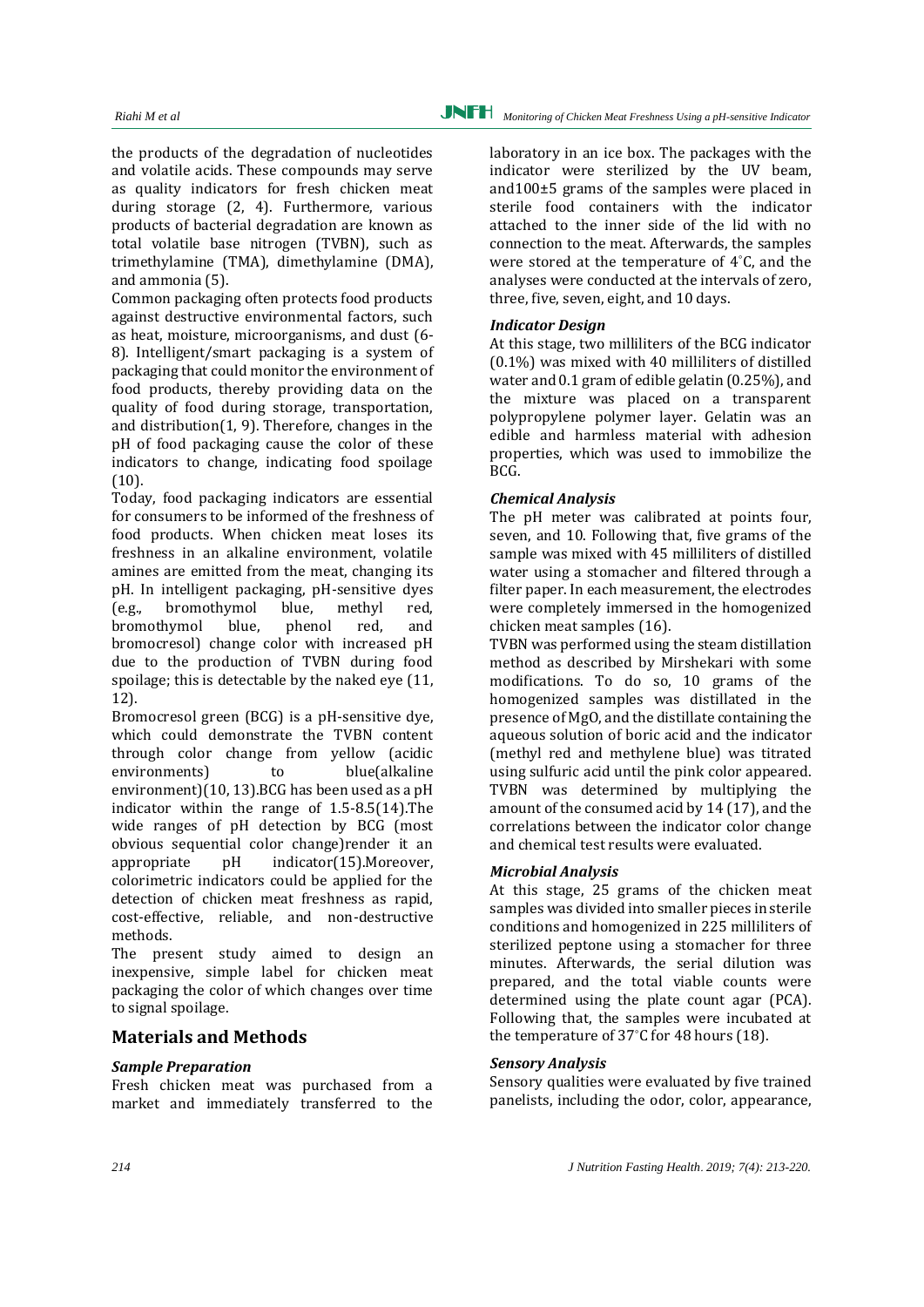texture, and overall acceptance of the meat samples. The assessment of the sensory properties of the samples was carried out immediately after opening the packaging. The panelists were asked to grade the chicken meat samples based on a five-point scale, with scores 4-5 indicating favorable quality, score three indicating moderate quality with some defects, score two interpreted as poor quality, and score one indicating dangerous for consumption [\(19\)](#page-7-10).

#### *Indicator Color Number*

In order to determine the color number at different intervals, the image of the indicator was captured at the distance of 10 centimeters using a 13-megapixel digital camera. Afterwards, the sensor color was read in the Photoshop software[\(20\)](#page-7-11).

# *Statistical Analysis*

Data analysis was performed in SPSS version 20 and Excel software. The correlations between the variables were evaluated using repeated measures ANOVA and Spearman's correlationcoefficient.

# **Results**

## *Chemical Changes*

Positive correlations were observed between the pH changes, color indications, and chicken meat spoilage in all the available samples with the shelf life of the products. On the first day of storage, the pH of the chicken meat samples was 5.8, and the indicator color was yellow. After increasing the storage time, the pH slowly increased as well (Figure 1). On the third day, the pH reached 6.03 and increased slightly on day five until reaching 6.7, which was higher than the permissible limit on day eight, with the indicator color turning green. On the last day, the pH reached seven, and the chicken meat samples were completely spoiled; it is also notable that since day nine, the indicator color had turned blue.

According to the obtained results, TVBN was within the permissible range on the first day (19 mg N/100 g of meat; indicator color yellow), while it increased over time (Figure 2). On day eight, TVBN was measured to be higher than the allowable limit (29 mg N/100 g of meat; indicator color green), while it continued to increase to 46 mg N/100 g of meat on the last day. Since day nine, the indicator color turned blue, and the increased TVBN during chicken meat spoilage caused the indicator color to change. According to the information in Table 1, the TVBN changes were positively correlated with the storage time and indicator color in all the studied samples  $(P<0.05)$ .



**Figure1.**pH of Chicken Meat Samples during 10 Days of Storage at Refrigerated Temperature (4°C)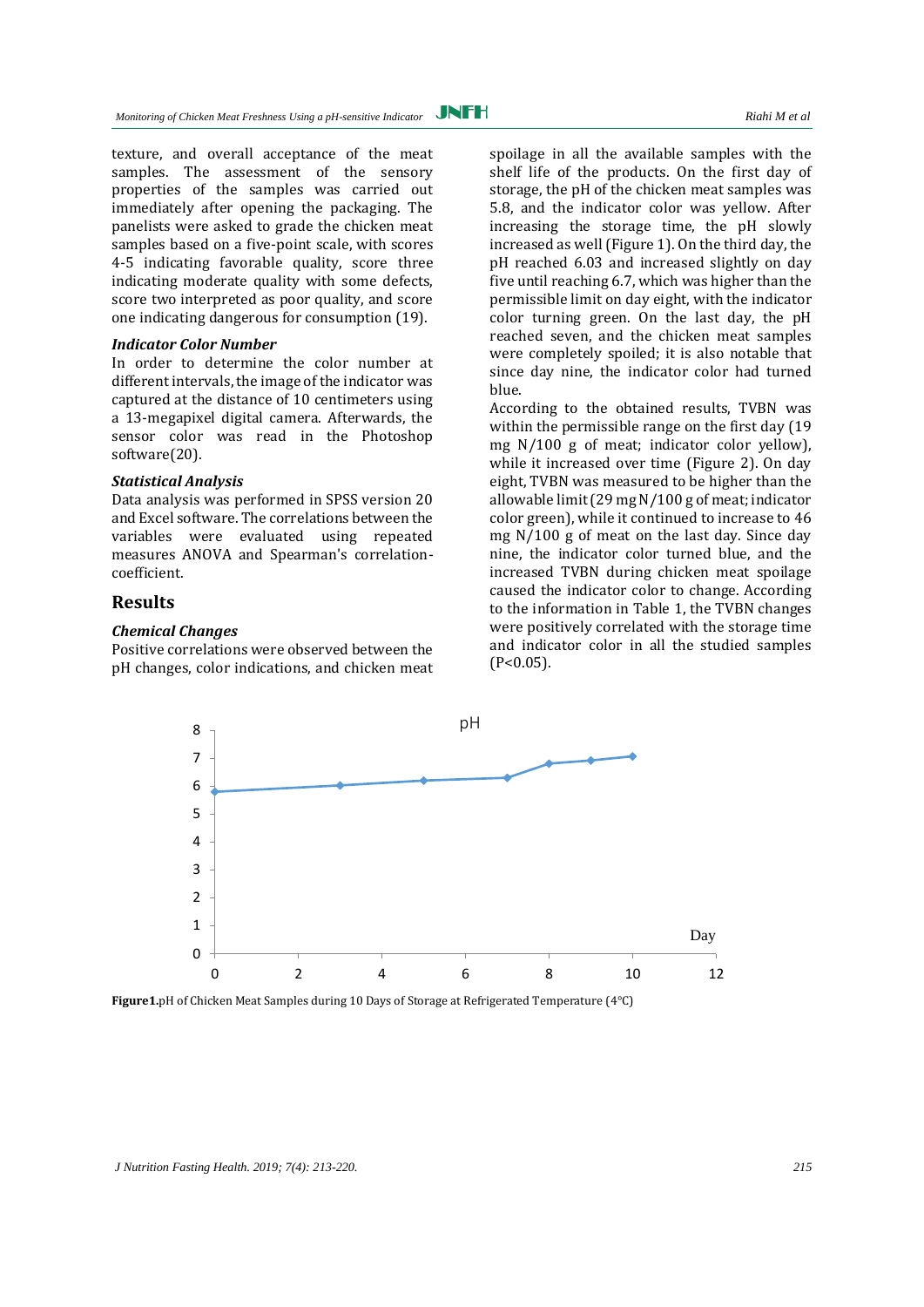

**Figure2.**TVBN in Chicken Meat Samples during 10 Days of Storage at Refrigerated Temperature (4°C)

#### *Microbial Changes*

Positive correlations were observed between microbial changes, chicken meat spoilage, and indicator color in all the samples (Figure 3). At the outset, the total bacterial count was estimated at 3.90 Log10CFU/g (indicator color

yellow), which slowly grew with the increased storage time of the chicken meat. On day eight, the green color appeared, and the bacterial count was observed to be6.62  $Log_{10}$ CFU/g. On the last day, the indicator color turned blue, and the total count reached approximately  $7.20$  Log<sub>10</sub>CFU/g.



**Figure 3.**Total Bacterial Count in Chicken Meat Samples during 10 Days of Storage at Refrigerated Temperature (4°C)

## *Sensory Changes*

A significant, positive correlation was observed between the sensory analysis (odor, color, appearance, texture, and total acceptance of the meat samples) with the storage time, chicken

meat spoilage, and indicator color in all the available samples (P<0.05).According to the results of the present study, sensory analysis changed from highly favorable to extremely poor, and the indicator color started changing color, turning blue(Figure 4).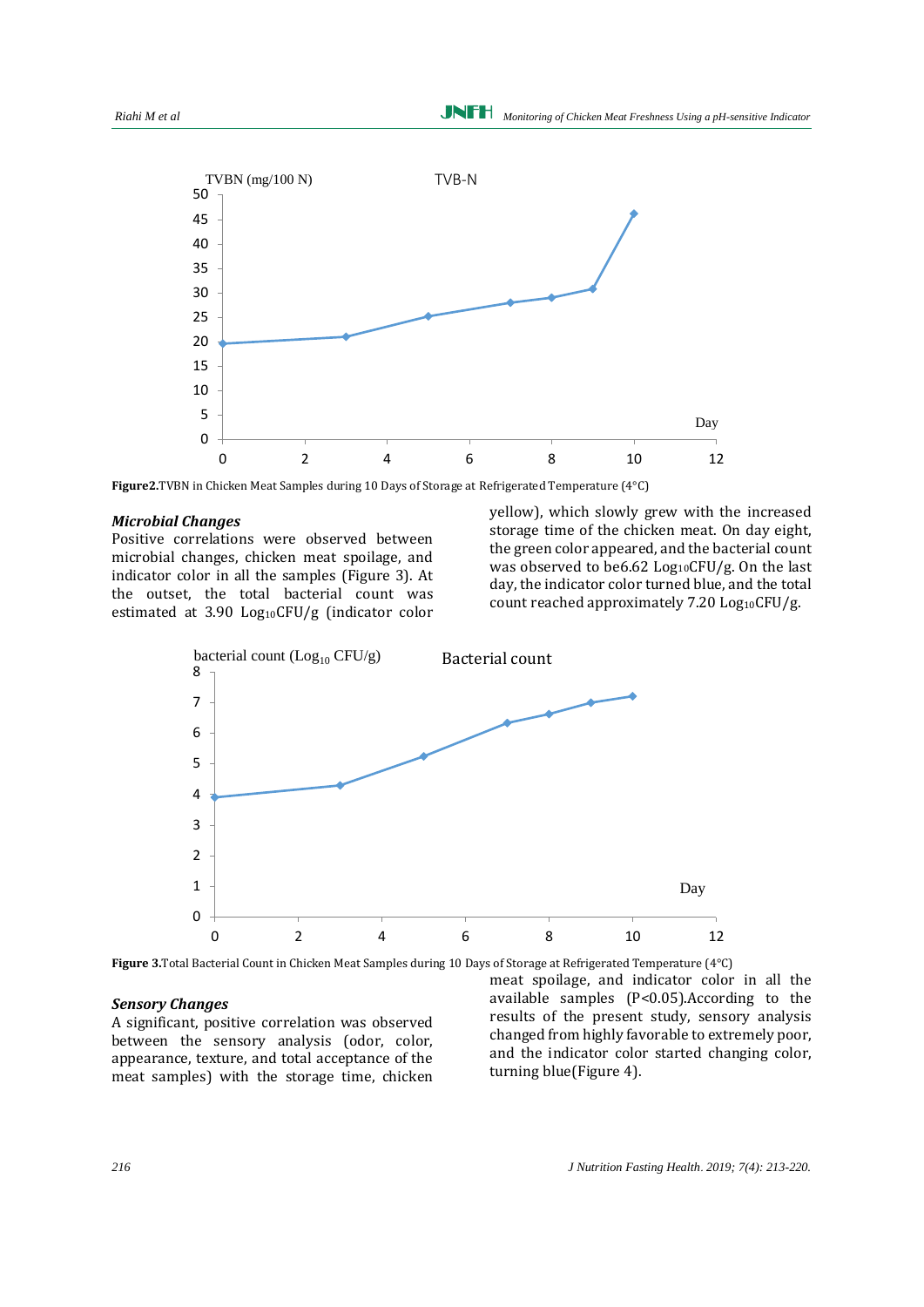

**Figure4.**Sensory Analysis in Chicken Meat Samples during 10 Days of Storage at Refrigerated Temperature (4°C)

*Indicator Color Changes during Storage Time* In the current research, increased storage time at the temperature of 4°C caused no color change on days one and seven, and the yellow color remained constant. From day eight onwards, the

indicator color turned green due to the increased microbial load, pH, and TVBN. Since day nine, the color became blue, and the color of the indicator remained permanent with no changes (figures 5& 6; Table 1).



**Figure 5.**Color Changes of pH Indicator and Edible Gelatin in Healthy (yellow), Spoiling (green), and Spoiled Chicken Meat Samples (blue) (right to left)



**Figure6.**Color Number of Indicator in Chicken Meat Samples during 10 Days of Storage at Refrigerated Temperature (4°C)

*J Nutrition Fasting Health. 2019; 7(4): 213-220. 217*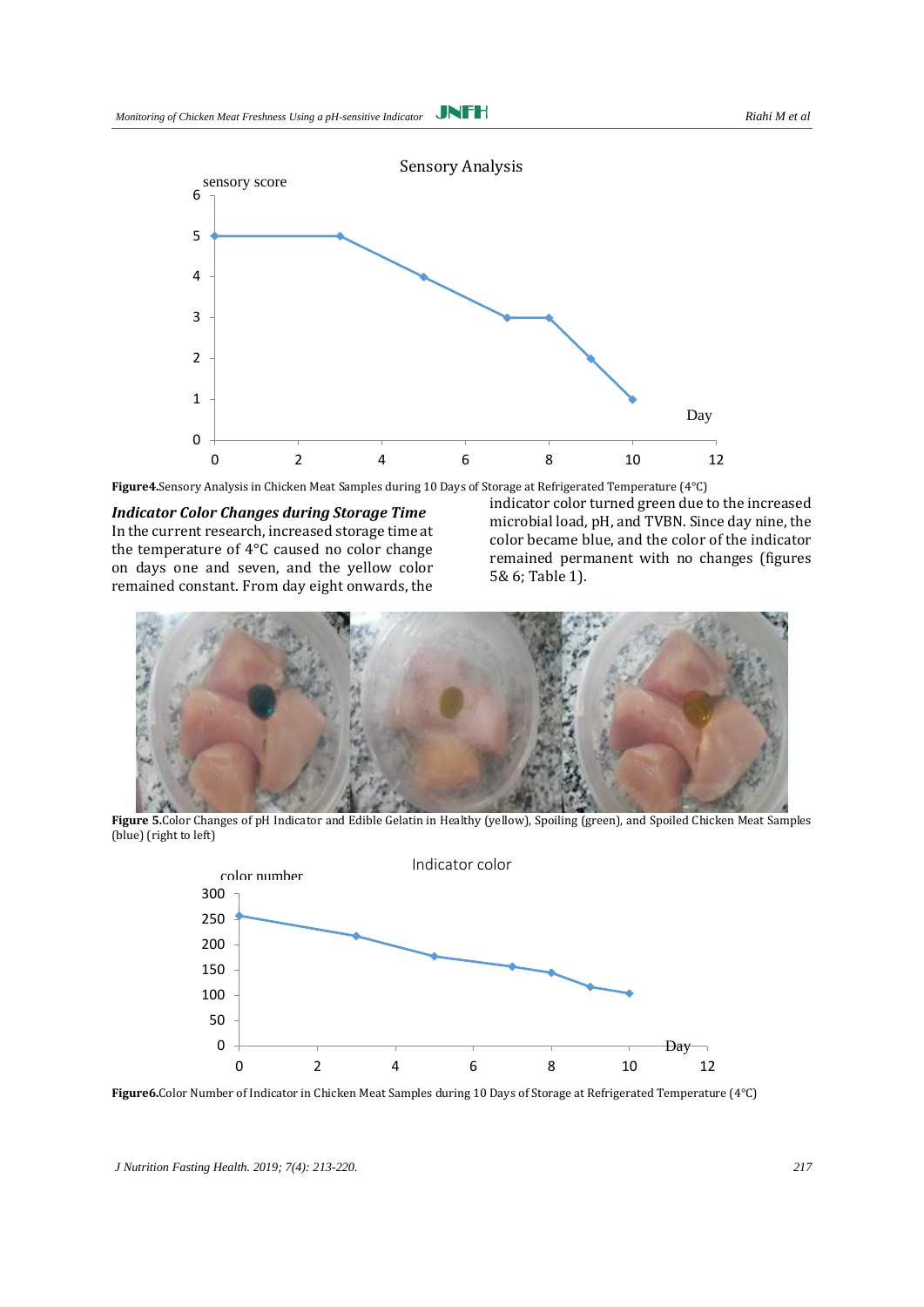JNFH

**Table 1.**Correlation-coefficient between Color Number of Indicator, TVBN, pH, Microbiological Log Count, and Sensory Analysis<br>**Racterial Count** Sensory Analysis<br>**Racterial Count Sensory Analysis** 

|                        | I V DIV                  | vu        | Dacierial Gount | эснэөн у ганагуэгэ       | munann goion |
|------------------------|--------------------------|-----------|-----------------|--------------------------|--------------|
| <b>TVBN</b>            | $\overline{\phantom{0}}$ |           |                 |                          |              |
| pH                     | $0.932*$                 | -         |                 |                          |              |
| <b>Bacterial Count</b> | $0.982^{*}$              | $0.945*$  | $\blacksquare$  |                          |              |
| Sensory Analysis       | $0.917*$                 | $0.954*$  | $0.974*$        | $\overline{\phantom{0}}$ |              |
| Indicator Color        | $0.917*$                 | $-0.941*$ | $-0.979*$       | $-0.964*$                | $\,$         |
|                        |                          |           |                 |                          |              |

# **Discussion**

In the past decades, use of smart packaging and freshness indicators to monitor food quality has been widely investigated [\(10,](#page-7-1) [20\)](#page-7-11). Although various pH-sensitive dyes have been applied in some studies, the response of freshness indicator depends on different physicochemical parameters, such as the dye type, color binder, and additives[\(20\)](#page-7-11).In the present study, a simple combination of BCG and gelatin was incorporated into chicken meat packaging. Due to the spoilage of chicken meat during refrigerated storage, TVBN reached 29 mg/100g (standard of chicken meat: 28 mg N/100 g). Therefore, higher TVBN was associated with the decreased freshness of chicken meat.

The findings of the current research were indicative of a significant association between the microbial load and volatile nitrogen compounds in the fresh chicken meat. Due to spoilage, microorganisms produce hydrogen sulfide, dimethyl disulfide, ammonia, biogenic amines (e.g., putrescine and cadaverine), trimethylamine, and dimethylamine, which increase TVBN. Therefore, increased storage time and spoilage of chicken meat were associated with higher TVBN, and the measurement of TVBN indicated the freshness of the chicken meat samples during refrigerated storage [\(2,](#page-6-1) [21\)](#page-7-12).

According to the results of the present study, changes in the total bacterial count, pH, and TVBN caused the color change of BCG, which is consistent with the findings of Kuswandi et al. [\(1\)](#page-6-0) and Morsy et al. in fish samples[\(22\)](#page-7-13).In the mentioned studies, the colorimetric indicators reacted to the compounds of the microbial metabolites of spoiled fish, thereby leading to their color change [\(1,](#page-6-0) [22\)](#page-7-13).

In another research, Kuswandi et al. reported that changes in the methyl red color were associated with the high microbial load of broiler chicken meat, and the indicator could clearly demonstrate the spoilage of chicken meat inside the package with the color changing from red to yellow[\(23\)](#page-7-14).In the mentioned study, Kuswandi used a label for fish spoilage based on the polyaniline film, indicated that higher microbial load in the fish sample tissues and production of a volatile base were associated with the color change of the film [\(1\)](#page-6-0).In the current research, the indicator color changed from yellow to blue due to chicken spoilage and microbial growth. In this regard, Lee et al monitored chicken breast spoilage using the Tyvek sheet and RGB dye, reporting that the TVBN of the chicken breast stored at the temperature of 4°C remained unchanged for four days, reaching 20 mg/100g on day seven [\(20\)](#page-7-11).

In the present study, TVBN was estimated at 19 mg/100g on the first day, reaching 29 mg/100 g on day eight and 46 mg/100g on the last day of storage. According to the obtained results, the changes in the BCG color due to chicken spoilage were detectable by the naked eye (yellow to blue).In another study; Soni et al. investigated the BCG purple indicator dye to monitor the chicken meat freshness during storage at the temperature of 4°C. The indicator color changed from light yellow to purple on day seven of storage due to the generation of basic gases inside the packages. Additionally, pH and TVBN reached 6.34 and 20.91 mg/100g, respectively after seven days [\(24\)](#page-7-15); these findings are consistent with the results obtained by Kim et al. [\(25\)](#page-7-16).

In the previous studies in this regard, pHsensitive dyes have been loaded into various layers to show freshness, while in the current research, a simple combination of dye and gelatin was applied. In the study by Shukla et al., the color changes of bromophenol blue for the monitoring of buffalo meat were investigated, and the color response of the indicator was associated with the concentration of accumulated TVBN in the head space of the packaging; this is in line with the results of the present study. Furthermore, the mentioned research demonstrated that increased microbial count led to the higher production of volatile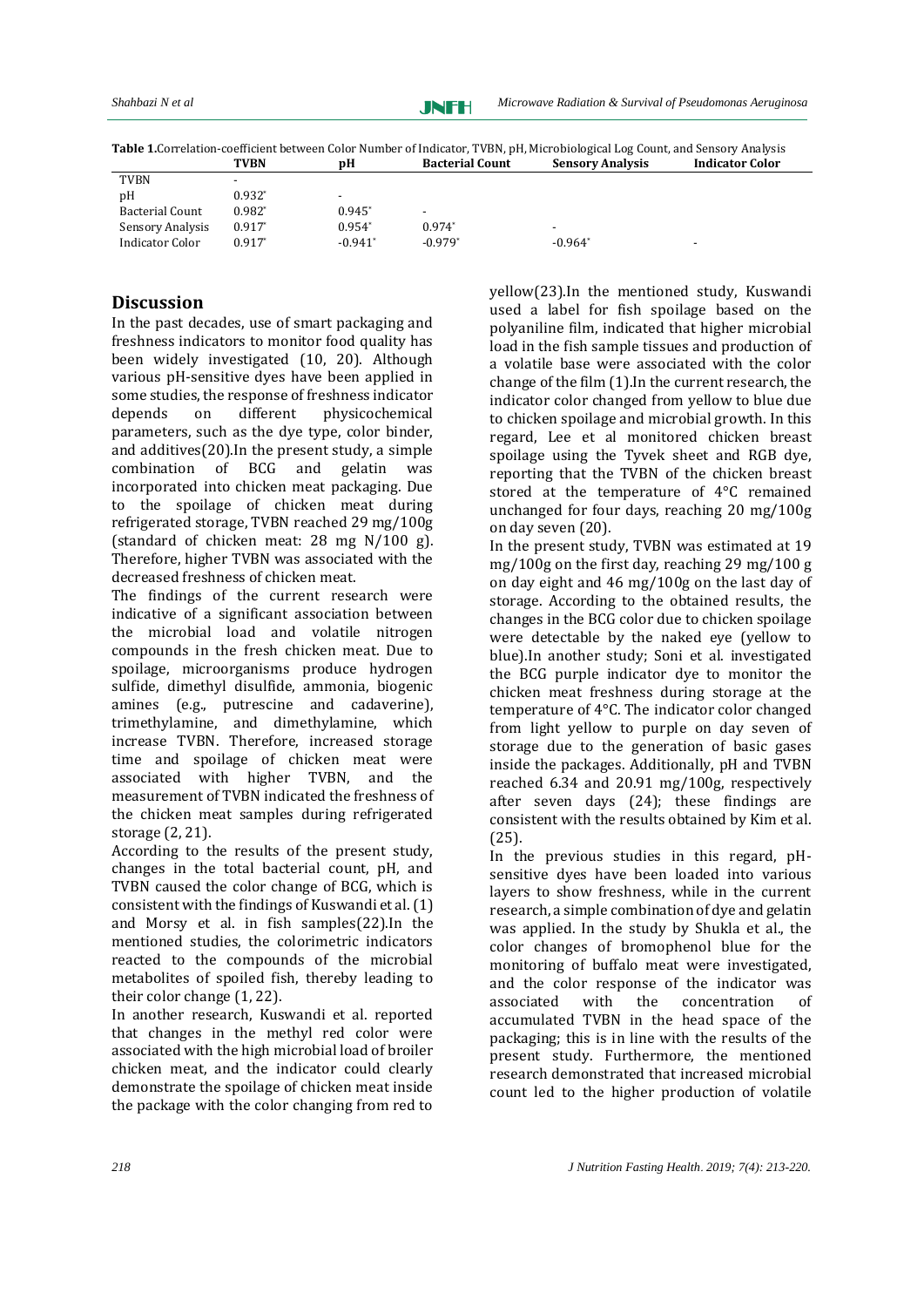alkaline metabolites, thereby leading to the color changes of the indicator[\(12\)](#page-7-3).

The pH sensitive dye, bromocresol green, was used by Pacquit for monitoring the fish (Cod) spoilage. They reported that after 26 h storage by changing the color of indicator, the TVC count rose to  $10^8$  CFU/g[\(5\)](#page-6-4). It was suggested that using colorimetric sensors could be effective method to guarantee the freshness and estimation of bestbefore date, reduce margins of errors and food wastage[\(2,](#page-6-1) [5,](#page-6-4) [26\)](#page-7-17). It was reported that due to microbial growth, the pH and volatile gases of meat (volatile amines) increased[\(16\)](#page-7-7).

According to the findings of the current research, the total bacterial count was higher on day eight of storage compared to the permissible limit of  $3\times10^6$ , and the pH also increased during the refrigerated storage of meat. Several studies have indicated that biogenic amines such as triamines, tryptamines, putrescine, and cadaverine are associated with indicators such as TVBN, pH, and total bacterial count in chicken meat and other meat products[\(27\)](#page-7-18).In addition, increased microbial growth results in the elevation of metabolites (e.g., carbon dioxide and volatile nitrogen compounds), which are used as the parameters of indicator quality; this finding is consistent with the previous studies in this regard.

In the present study, the first signs of chicken spoilage were detected on day eight of storage, which was indicated by the green color of the indicator, poor sensory analysis, and higher amounts in the chemical and microbiological analyses. Moreover, direct correlations were observed between the sensory analysis, bacterial count, pH, and TVBN. During the chicken meat storage, the alkaline volatile amines were gradually produced in the packaging space, thereby increasing the pH (>6) and changing the color of the indicator. These findings are in congruence with the study by Kuswandi et al. [\(23\)](#page-7-14).

Chicken meat freshness is a highly complex subject, which depends on several factors, such as storage duration, packaging conditions, initial microbial load, and moisture[\(21\)](#page-7-12). Therefore, the indicator described in the present study could be used as a proper and cost-efficient tool for the assessment of chicken meat spoilage in order to immediately inform consumers of the freshness of chicken (day eight).Our findings showed a significant coloration between TVC and indicator

response, which enabled the real-time monitoring of chicken spoilage.

# **Conclusion**

According to the results, the BCG indicator could be employed to represent the freshness of chicken meat. When chicken meat is spoiled, the color of the label containing the colored indicator (BCG and gelatin) also changed, thereby increasing TVBN, pH, and microbial load. The changes in TVBN, pH, and microbial load had a direct, positive correlation with the indicator color. The BCG indicator is a simple and inexpensive colorimetric method to be used by consumers in order to ascertain chicken meat freshness.

# **Conflicts of interest**

None declared.

## **Acknowledgments**

This research project was partially supported by Shahid Sadoughi University of Medical Sciences in Yazd, Iran.

## **References**

<span id="page-6-0"></span>1. Kuswandi B, Jayus, Restyana A, Abdullah A, Heng LY, Ahmad M. A novel colorimetric food package label for fish spoilage based on polyaniline film. Food Control. 2012; 25(1): 184-9.

<span id="page-6-1"></span>2. Rukchon C, Nopwinyuwong A, Trevanich S, Jinkarn T, Suppakul P. Development of a food spoilage indicator for monitoring freshness of skinless chicken breast. Talanta. 2014; 130: 547-54.

<span id="page-6-2"></span>3. Chen Q, Hui Z, Zhao J, Ouyang Q. Evaluation of chicken freshness using a low-cost colorimetric sensor array with AdaBoost–OLDA classification algorithm. LWT-Food Science and Technology. 2014; 57(2): 502- 7.

<span id="page-6-3"></span>4. Park YW, Kim SM, Lee JY, Jang W. Application of biosensors in smart packaging. Molecular & Cellular Toxicology. 2015; 11(3): 277-85.

<span id="page-6-4"></span>5. Pacquit A, Lau KT, McLaughlin H, Frisby J, Quilty B, Diamond D. Development of a volatile amine sensor for the monitoring of fish spoilage. Talanta. 2006; 69(2): 515-20.

<span id="page-6-5"></span>6. Olaniyi Od. Food packaging indicators and sensors. 2015.

7. Restuccia D, Spizzirri UG, Parisi OI, Cirillo G, Curcio M, Iemma F, et al. New EU regulation aspects and global market of active and intelligent packaging for food industry applications. Food Control. 2010; 21(11): 1425-35.

8. Poyatos-Racionero E, Ros-Lis JV, Vivancos J-L, Martínez-Máñez R. Recent advances on intelligent